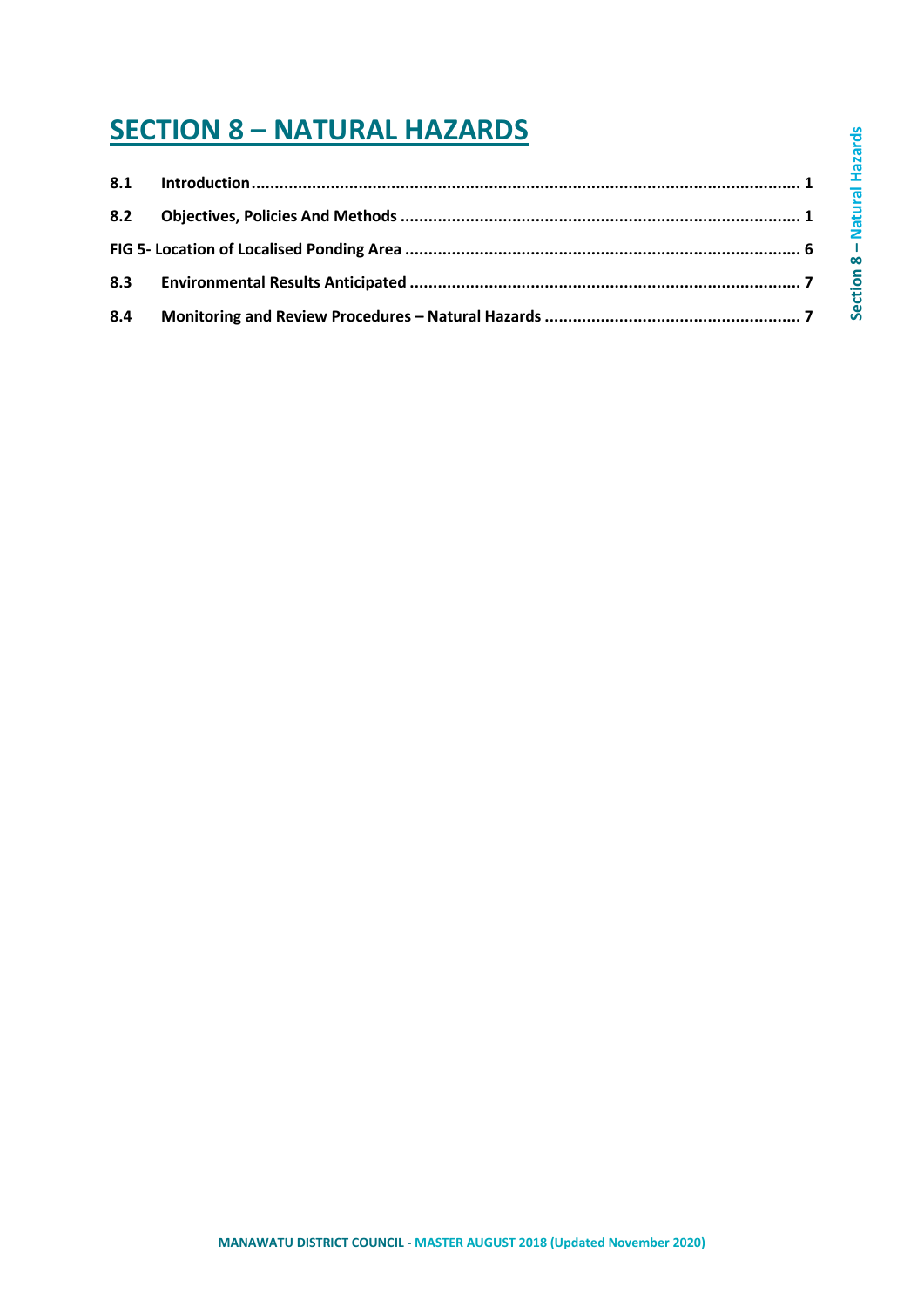*Page Intentionally Left Blank*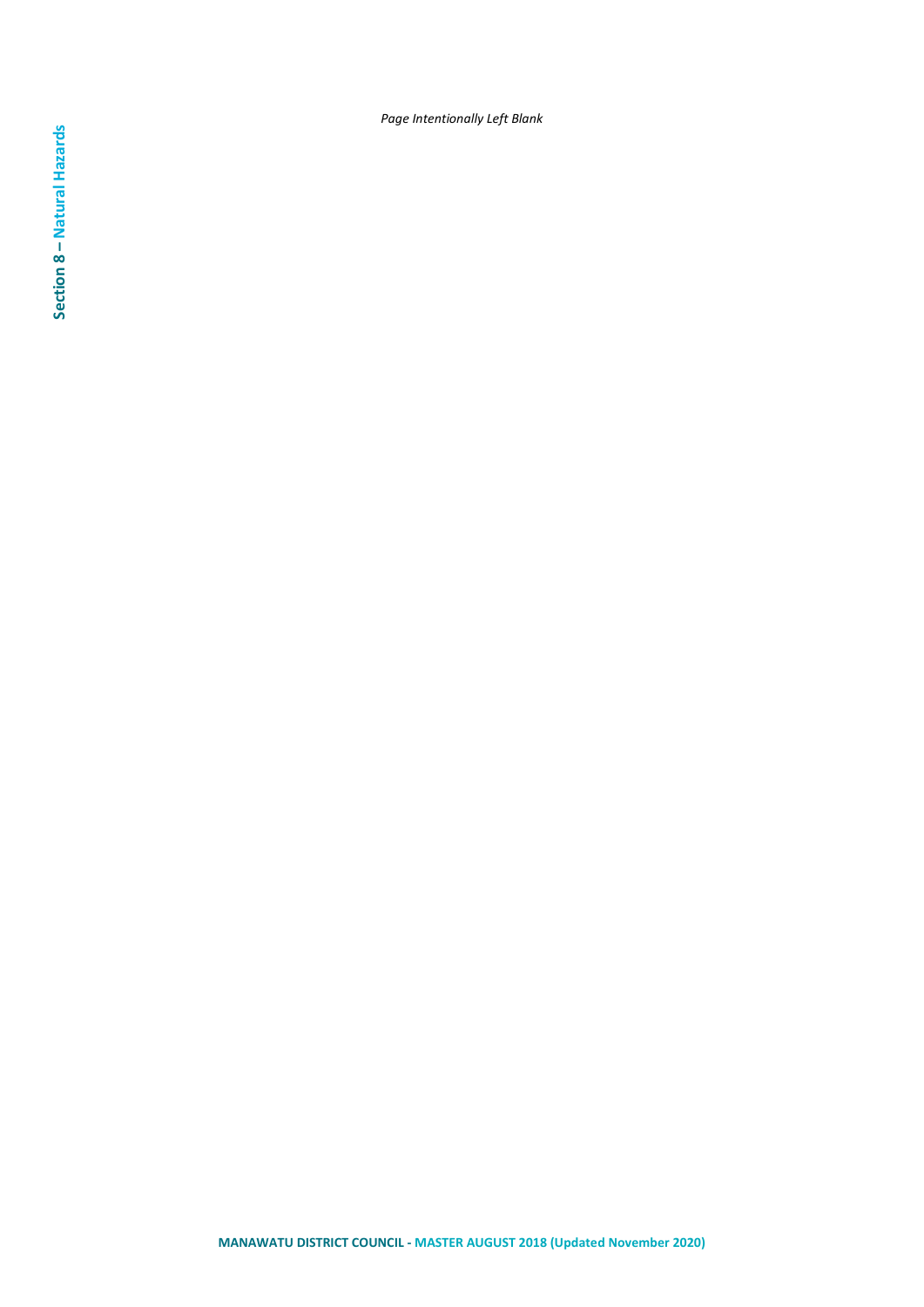## **8 NATURAL HAZARDS**

## <span id="page-2-0"></span>**8.1 Introduction**

The term natural hazards covers situations where water, air and ground movement have the potential to adversely affect human life and property. They can also have adverse **effect**s upon structural assets and the natural values of areas. The hazards most relevant to the Manawatu District are flooding, earthquakes, land slippage, coastal erosion/deposition and tsunamis (tidal waves). Events such as storms, tornadoes, and volcanic ash showers may also happen, but land use planning could do little to reduce their **effect**s. The potential threats to the Manawatu District are outlined more fully in the **Council**'s Civil Defence Plan.

The first way of reducing adverse **effect**s on people, property and natural values from hazard events is to reduce the severity of the event itself, for example by planting stream catchments to reduce the speed of water runoff. The second is to avoid damage by keeping residents and development away from the hazard. The third method is to try and modify the **effect**s of the hazard, e.g. by constructing stopbanks to confine floodwaters.

When it comes to hazard avoidance, the level of risk determines the amount of development which is "acceptable". For example most people would agree that houses should not be built in places which flood every year, but the risk may be acceptable on a property which is flooded every two hundred years.

## <span id="page-2-1"></span>**8.2 Objectives, Policies And Methods**

#### **Objectives**

- NH 1) To reduce the potential impact of natural hazard events, where these events represent a significant risk to human health and safety, to natural values or to property due to their potential severity and likelihood of occurrence.
- NH 2) To avoid development which would adversely affect people's health and safety including by placing unnecessary demands upon response agencies, including Civil Defence, during and after a hazard event.

(Issues 8 and 9) (Refer also: Objectives S 6 and S 8).

#### **Policies**

- a) To help improve the level of knowledge about the District's natural hazards, particularly amongst those at risk.
- b) To take the potential **effect**s of tsunamis, coastal erosion / deposition processes, and the possibility of sea level rise into account when planning for the beach settlements and coastal areas.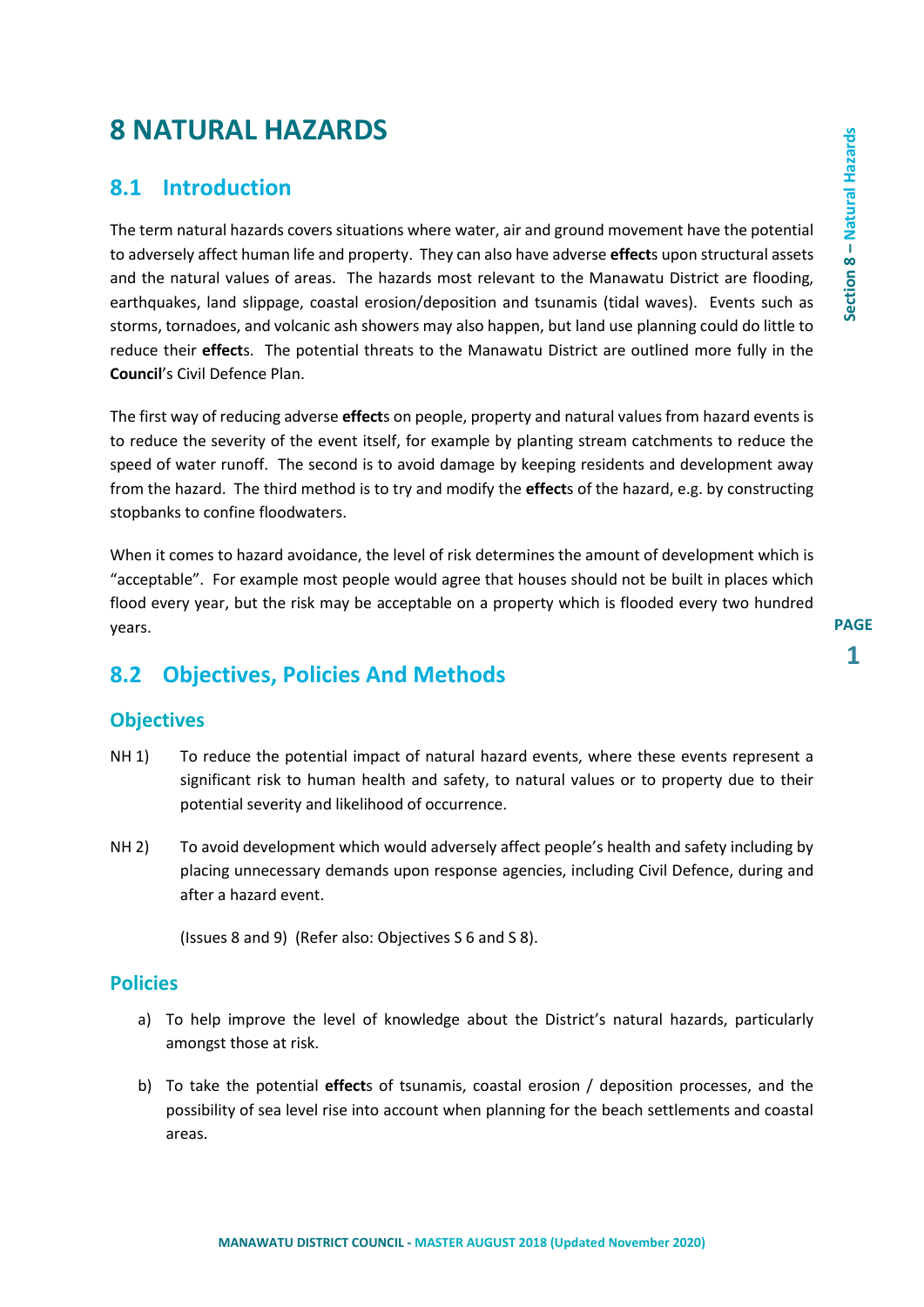- **Section 8 Natural Hazards – Natural Hazards**
- c) To identify areas which are especially prone to damage from earthquakes, and consider special standards for **building**s in these areas.
- d) To help reduce the severity of flooding and land erosion events.
- e) To prevent construction of **dwelling**s in areas subject to deep and/or fast-flowing floodwaters.
- f) To ensure that all **building**s which are potentially affected by 100 year flood events (i.e. those with a 1% probability of happening in any given year) do not significantly impede or divert the flow of flood waters.
- g) To ensure that **dwelling**s which are potentially affected by 100 year flood events are designed so that floodwaters do not enter them.
- h) To ensure that each new subdivided allotment has at least one **building site** (including effluent disposal area and suitable vehicular access) which is not prone to natural hazards, unless **Council** is satisfied that no **dwelling** will be required on the allotment. (Refer Policy 5.3.6 a.).
- i) To require that the stability of new **building**s in areas which are potentially susceptible to land movement is investigated and assessed.

#### **Explanation**

**PAGE 2**

The functions of territorial authorities under the **Act** include the *"implementation of rules for the avoidance or mitigation of natural hazards...."* Having a land use pattern which can coexist with natural hazards also helps to achieve the **Act**'s goal of long-term sustainability.

Under Section 36 of the Building Act a **building** consent can only be refused if the new structure would make a hazard problem worse, e.g. by accelerating ground slippage or erosion. Otherwise a **building** consent must be issued, and **Council** can register a certificate on the land title to note the hazard and to absolve itself from liability. The only way of exercising effective control is therefore instead through Regional and District Plans.

The **Regional Council** has identified its role in natural hazard management as:

- 1) Providing information on flooding and other hazards, particularly those of regional significance.
- 2) Identifying what form of development may or may not be suitable in areas subject to various hazard risks, especially flooding. This involves discussion with territorial authorities.
- 3) Providing flood protection works, warning systems, and education about these systems.
- 4) Requiring that land be designated under the District Plan, where appropriate, for river control purposes.
- 5) Controlling the use of land in the beds of rivers and adjacent land designated or zoned for river control. (i.e. between the stopbanks).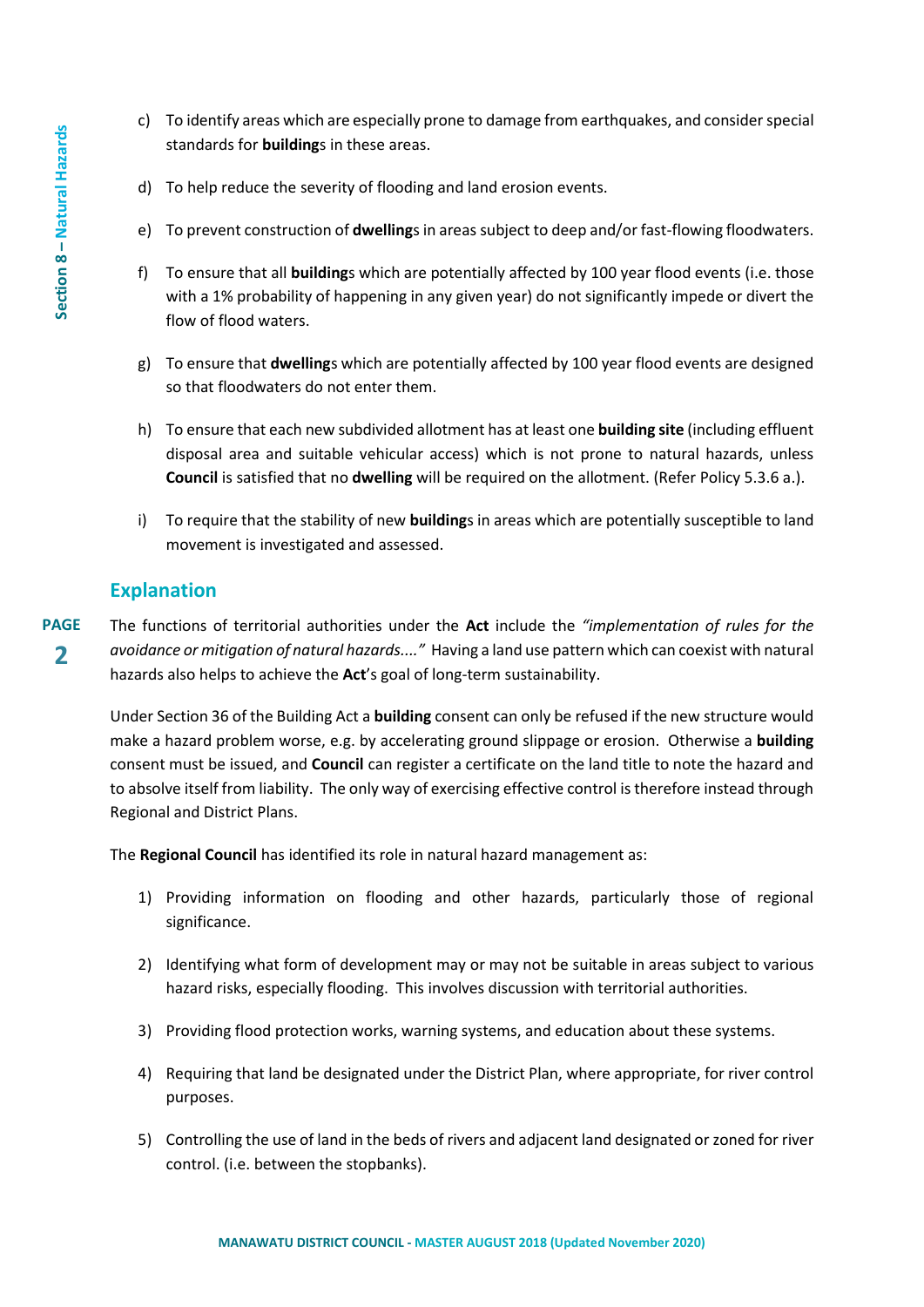- 6) Soil conservation controls and works, to prevent unsuitable development of erosion prone land and to promote sustainable use of "at risk" catchments through planting etc.
- 7) Controlling the use of land to avoid or mitigate any adverse **effect**s of land movement resulting from soil disturbance and vegetation clearance.
- 8) Regional Civil Defence response.

The District **Council** will be responsible for:

- 1) Working with the Region to gather hazard information, particularly where local detail is required.
- 2) Controlling **building**, associated development and the use of land in hazard-prone areas, except that identified in 5) and 7) above.
- 3) Promoting sustainable use of hazard-prone areas through the District Plan and perhaps assisting in limited cases with the Region's soil conservation programmes.
- 4) Local Civil Defence response and recovery programmes.

Under the Building Act, **Council** is required to keep information about hazards and to pass it on to the public. A great deal still however needs to be learnt about hazards in the District. Comparatively little is known about seismic, tsunami and land subsidence hazards in particular. Even this Plan's flood hazard information was prepared at a broad scale. More detailed survey work is often needed to define the degree of flood risk to any particular property.

The District's coastal area is potentially threatened by tsunami, coastal erosion and by shifting sand/sandblows. The NZ Coastal Policy Statement also requires that the possibility of sea level rise be considered. While stabilisation planting and sensible land use practices can reduce sand movement hazards, the only fully effective response to tsunami, marine erosion and sea level rise is avoiding development in the coastal area. (Refer: Objectives LU 23 and S 8).

The Building Code requires that **building**s be designed/protected so that water from a 50 year flood event would not enter them. This provides authority for setting minimum floor levels, and is very much a "bottom line" requirement. District Plan rules may be more stringent.

Based on recommendations from the **Regional Council**, this Plan sets out two Flood Channel **zone**s. These are shown on the District Planning Maps.

The Flood Channel 1 **zone** comprises three areas where, based on flood flow velocities and/or depths, development is inappropriate and new **dwelling**s are a non-complying activity. These areas are:

1) Downstream of the Flygers Line, Hamilton's Line and Kopane spillways. All of these places are subject to deep, fast-flowing water on a reasonably regular basis. In addition, development within these areas has the potential to either dam or divert floodwaters and cause previously non-floodable areas to flood.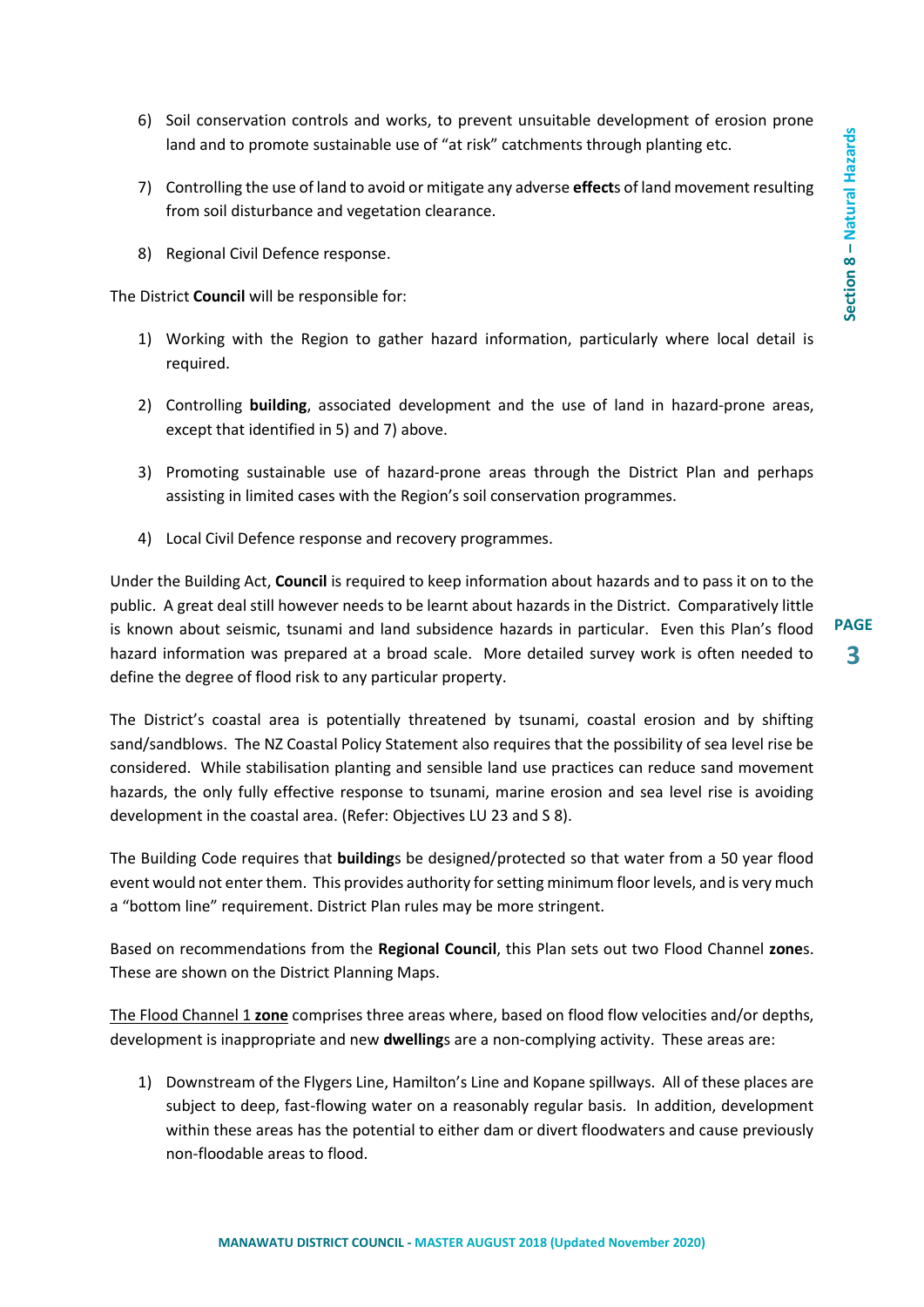- 2) The Taonui Basin. The depth of ponded floodwater can be approximately 4 metres at the downstream end of the basin and depths of over one metre are common over much of the remainder.
- 3) Between the stopbanks of the Manawatu and lower Oroua Rivers. Floodwater between the banks is deep and fast-flowing. Any development within the floodway also reduces the effectiveness of the stopbanking system.

The Flood Channel 2 **zone** identifies other areas which are likely to be inundated by a 100-year flood event and/or affected by poor drainage. In these areas however the flood risk is such that development may be able to proceed as a discretionary activity if appropriate conditions are imposed, e.g. minimum floor levels. **Council** will consider the impact of any such **dwelling**s upon the available Civil Defence response. It would be undesirable to have people in pole houses or on "islands" during flooding if their access is lost and extra demands are placed on limited rescue resources.

Non-residential **building**s in the flood plain can also have adverse **effect**s. They can make flood control measures less effective by impeding floodwaters, and can divert water into places which would not otherwise be floodable. They will therefore be a controlled activity in both Flood Channel **zone**s.

*[Fig. 5](#page-7-0)* shows an area between Pyke, Kellow and Milner Roads which contains a high concentration of small lakes which appear following a wet winter or intense localised rainfall. This area is shown for information only and does not have any special controls associated with it.

Examining a **site**'s potential for landslip hazards is part of the "duty of care" involved in the **building** consent process, i.e. reasonable steps must be taken to find out the extent of the possible problem. This duty exists whether or not Section 36 of the Building Act is being used. Using Section 36 is not automatic, and depends upon what geotechnical reports say about the particular **site**.

#### **District Plan Methods**

• District Rules B7 and C2.4.1 h.

#### **Other Methods**

- Appropriate information-gathering exercises on natural hazards.
- Providing hazard information to landowners and interested agencies via the LIM system and other avenues.
- Information and education initiatives aimed at achieving more compatible use of potentially unstable hill country and sand country. **Council** will support **Regional Council** and landowner initiatives.
- Building Act requirements, (including possible geotechnical reports and Section 36 registration).
- Effective Civil Defence and other responses to hazard events.
- Taking natural hazards into account when designing and constructing **Council** works.

**PAGE 4**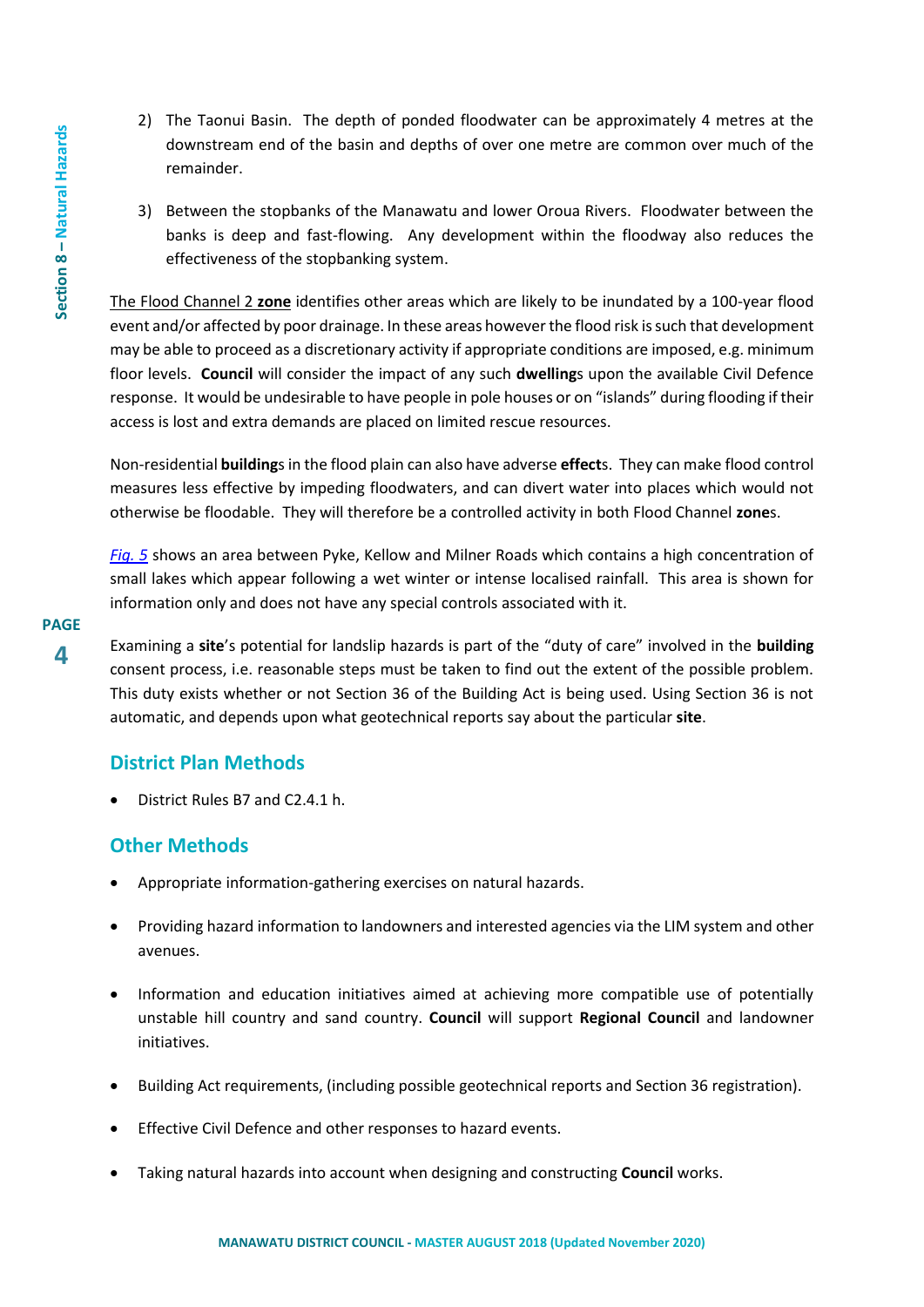- Stormwater control features for new subdivision and **building**s in areas where stormwater runoff causes or aggravates flooding problems.
- **Council** involvement in soil stabilisation measures, particularly to protect public assets such as **road**s.
- Local Government Act requirements which protect the structural integrity of the District's **road**s by requiring consent for excavations within 20 metres of a **road**.
- Policy on assistance toward hazard protection for listed heritage **building**s, (e.g. earthquake strengthening, fire-proofing).
- In exceptional cases assistance toward removing or stopbanking **dwelling**s in flood prone localities.

**PAGE 5**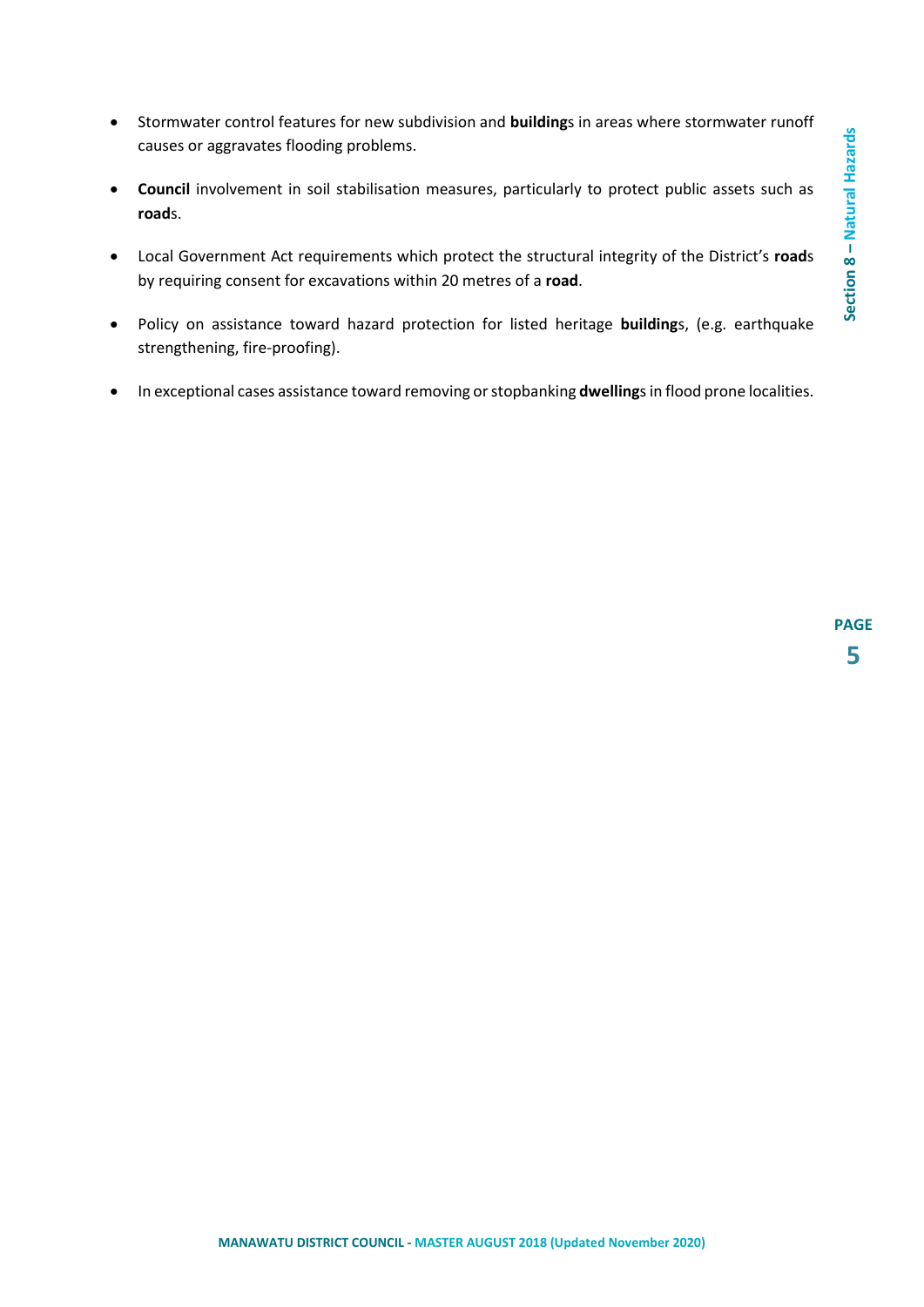#### **FIG 5- Location of Localised Ponding Area**





<span id="page-7-0"></span>